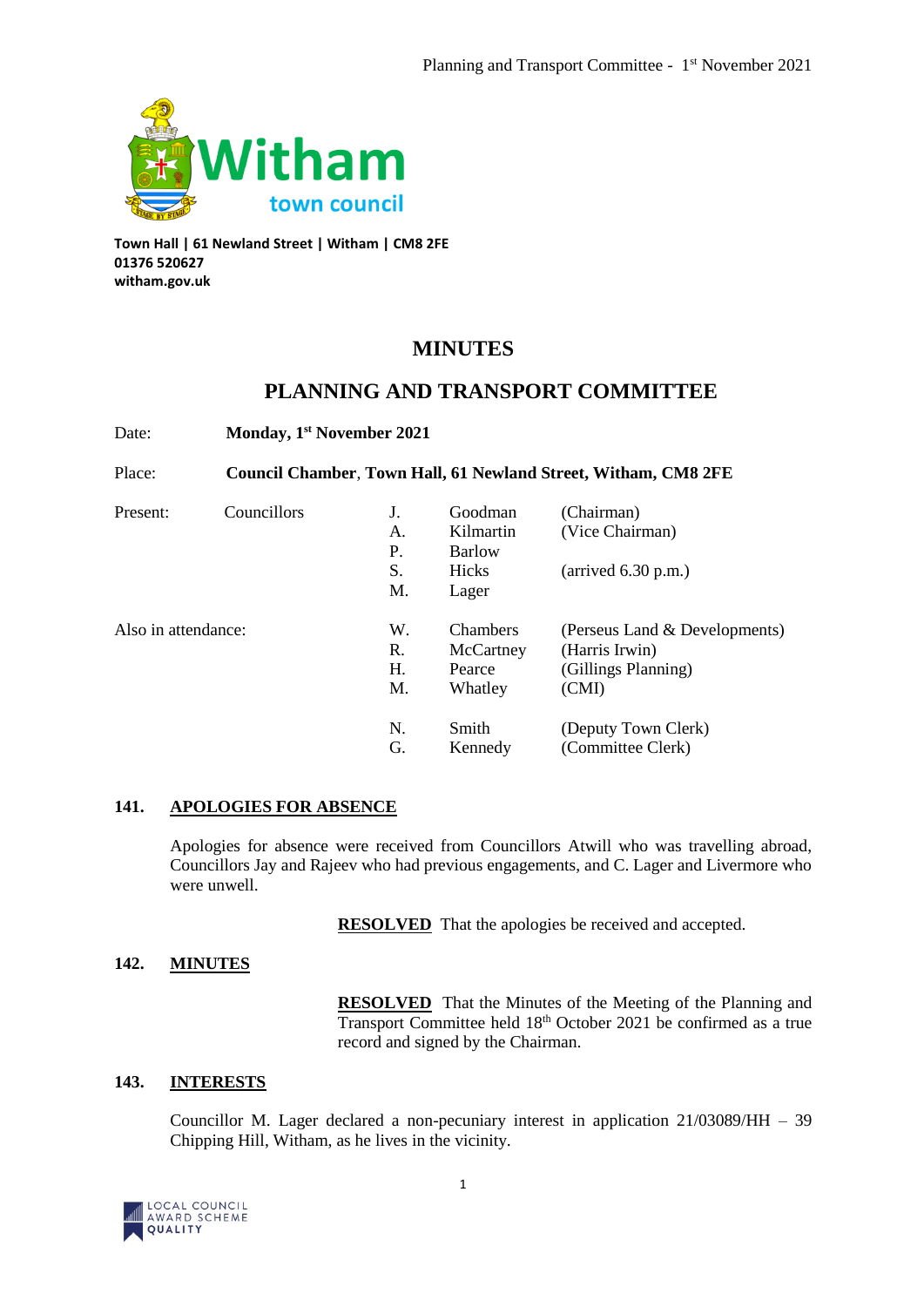Later in the Meeting at Minute 145 – Gershwin Park, Councillor Barlow declared a nonpecuniary interest as he has dealings, as part of his employment, with the Barchester Group who would run the Care Home.

## **144. QUESTIONS AND STATEMENTS FROM THE PUBLIC**

There was no member of the press or public present.

# **145. GERSHWIN PARK**

The Chairman welcomed Hannah Pearce and her colleagues to the Meeting.

Hannah thanked the Town Council for the opportunity to give an overview of the proposals at Gershwin Park and to gather feedback. She introduced her colleagues and explained that Gillings acts as a consultant and agent. She said that they had been working for the past two years with the District Council on pre-application advice to develop this land. She identified the 'L' shaped plot adjacent to Aldi food store measuring 1.76 hectares.

Will Chambers from Perseus explained that they were the facilitators for senior care for those with acute and emerging care needs. There would be a consortium of Barchester Health Care, Chelmer Housing Partnership and Churchmanor Estates. This would be a mixed use development. He then detailed the proposals which included -

- three retail outlets with parking offering flexible use within Class E appropriate for the area,
- a 70 bed care home which would have single occupancy en suite rooms, providing end of life, residential, dementia and nursing care with parking behind the retail premises,
- 44 dwellings to include 19 apartments and 25 two or three bedroom houses,
- public open space in the north east corner of the development.

Matt Whatley from CMI was the architect for the site and explained that they had been working closely with the District Council planners. He explained that the retail units would be of a modern design with large shop fronts and a canopy shelter. There would be 13 parking spaces, 3 disabled and cycle parking. There would be footpath access around the site and onto the existing estate. The residential buildings would be of a modern design with traditional massing. There would be four x 2 bed homes and 21 x 3 bed homes over two/two and a half storeys. The apartments would have private amenity space to national standards and the houses have air source heat pumps. He had been working with Perseus and Barchester Health Care on preferred lay outs taking into consideration operational needs. The Care Home would be of a contemporary design over three floors with rooms arranged to provide better care. The main entrance would be sited centrally and the rooms managed to avoid cross contamination.

Hannah then spoke about landscaping with trees highlighting focal points and defining pedestrian/cycle routes. She then referred to the emerging Local Plan and compliance with the Essex Design Guide and Parking Standards. She said that public consultation had resulted in 38 responses with 60% being supportive, with comments ranging from wider infrastructure, community facilities and concerns about parking. She said that the proposal would be of social/economic benefit providing homes, including 30% affordable housing, and employment opportunities.

Members thanked Hannah and her team for their informative presentation and then had an opportunity to provide feedback and ask questions.

Councillor Hicks arrived at the Meeting.

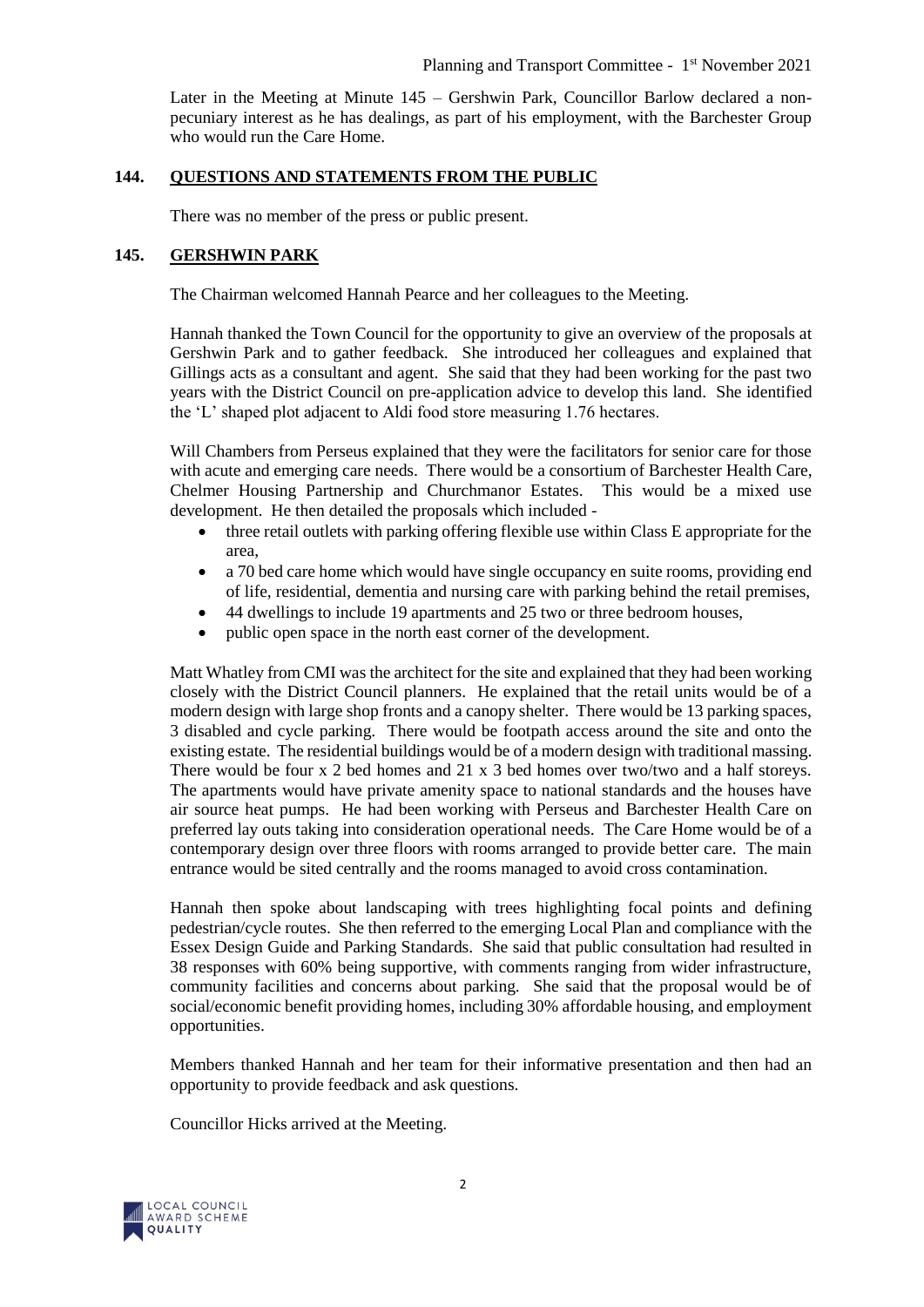Members hoped that a contribution would be made as part of the Section 106 Agreement towards the proposed community facilities on the Maltings estate. Details would be needed in relation to the maintenance of shared spaces. In answer to a question Members were informed that cycle paths extend through the site and it was hoped that the development would receive a gold award through the Secure by Design scheme as lighting of the footpaths would be included as part of the planning applications. There would be designated points for refuse collection and bin storage in the apartments. Members welcomed the introduction of heat pumps and solar panels would be included on the apartment roofs. There would be two lifts in the Care Home and lifts in the apartments. Members were hopeful that a pharmacy would be part of the retail units. Every house would have two parking spaces and a total of 8 visitor spaces included. Apartments would have either one or two parking spaces dependent on the size of the flat. Members were concerned about security. Comment was made that older people would prefer to have bungalows. It was an aspiration for the bus service to be reinstated and comment was made about the need to ensure that homes are insulated and with renewable energy provision. The Care Home would have solar panels for hot water but there would be no bedroom available for relatives to stay overnight.

Helen explained that they are close to submitting plans to the District Council and would hope for determination by March/April 2022. It was hoped for delivery of the development within 18 to 24 months with the Care Home operational in March 2024.

The Chairman thanked everyone for their input.

Councillor Barlow declared a non-pecuniary interest as he has dealings with the Barchester Group as part of his employment.

# **146. PLANNING OFFICER'S REPORT**

Members were informed that the District Council's Planning Committee would be considering application  $19/01896/OUT - Land North$  of Woodend Farm on Tuesday  $9<sup>th</sup>$  November 2021.

The Town Council had recommended the application for refusal on the grounds of -

- clarification regarding the layby for lorries on the slip road,
- assurance regarding the access to the farm at the bottom of the site,
- an assurance that there would be a footpath/cycleway, not as part of the current road system, linking up the development with the neighbouring Lodge Farm estate and
- a logical bus route going from one estate to the other.

Councillor Hicks undertook to make personal representation on behalf of the Town Council.

The Planning Officer explained that an email had just been received from Emma Goodings, Head of Planning and Economic Growth at the District Council, regarding Greater Anglia's concerns that the redevelopment of Witham Railway Station had ceased. The Planners have had detailed discussion with Greater Anglia and further information and clarification is required before a decision is made.

**RESOLVED** That the information be received and noted.

# **147. PART 1 APPLICATIONS**

# **21/03056/HH 2 Cressing Road, Witham**

Demolition of two existing garages and the erection of a single double garage

### **NO OBJECTION**



3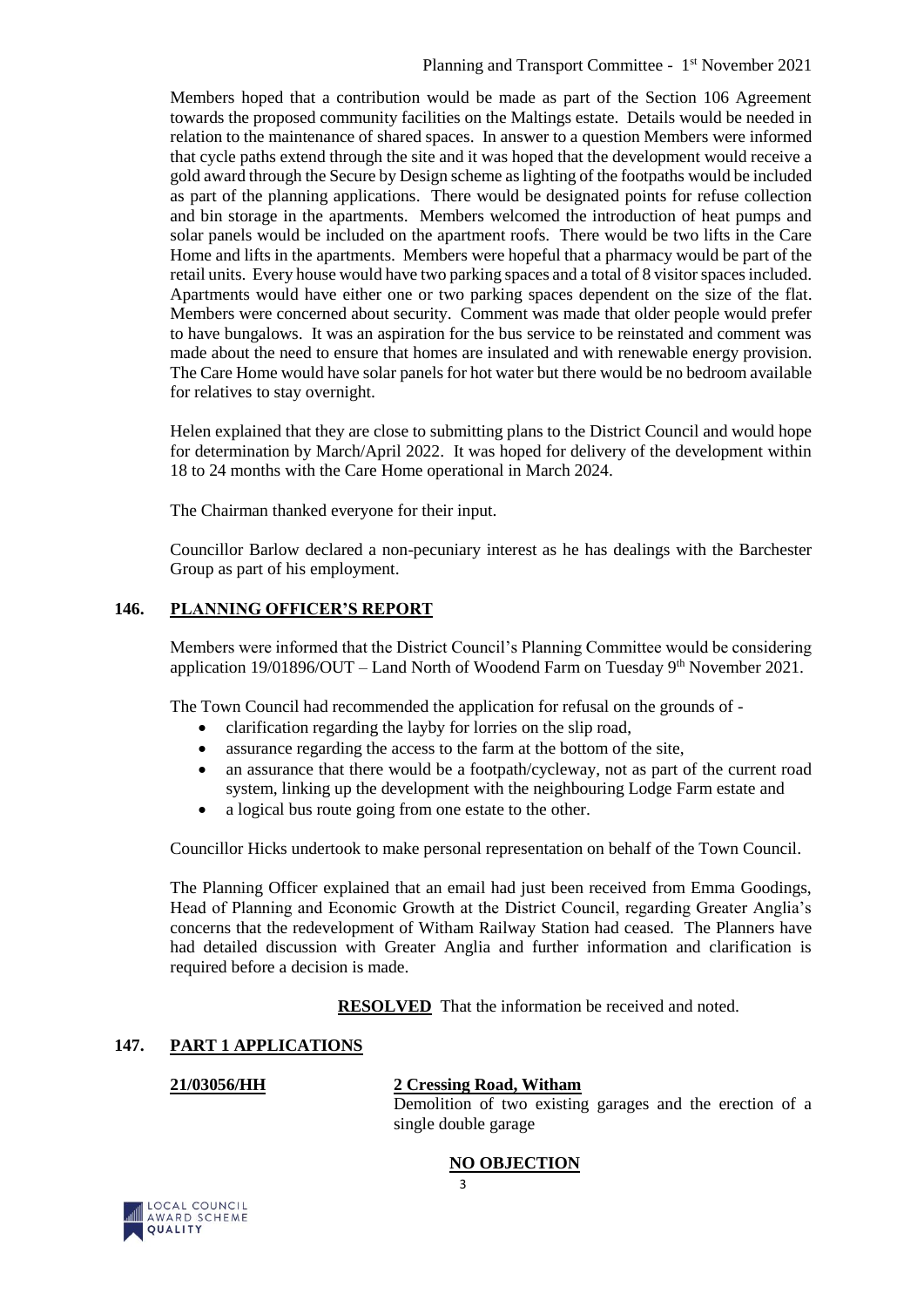# **21/03104/HH 2 Rowan Way, Witham** Two storey side extension **NO OBJECTION 148. PART 2 APPLICATIONS 21/03065/TPOCON 12 The Avenue, Witham** Notice of intent to carry out works to tree in a Conservation Area – remove birch tree and treat stump The Tree Warden had advised that the application should be refused as there was no justification for the work to be carried out. **RECOMMEND REFUSAL** on the grounds that there was no justification for the tree to be felled and subject to the advice of the District Council's Landscape Officer. **21/03082/TPOCON Witham Pavilion Club, Maldon Road, Witham** Notice of intent to carry out works to trees in a Conservation Area – Carry out various works to trees The Tree Warden had carried out a site visit and advised that whilst the felling of the diseased oak tree was justified, reducing the height of the lime tree by so much was excessive. **NO OBJECTION** to the oak tree being felled but **RECOMMEND REFUSAL** to the proposed work to the lime tree as it was excessive and subject to the advice of the District Council's Landscape Officer. **21/03087/TPO 25 Windsor Close, Witham** Notice of intent to carry out works to tree protected by Tree Preservation Order 19a/02 – Remove 12ft off the top of the tree and any over-hanging branches. The Tree Warden had advised that the proposed work was unnecessary, excessive and would damage the amenity of the area. **RECOMMEND REFUSAL** on the grounds that the work is unnecessary, excessive and will damage the amenity of the area and subject to the advice of the District Council's Landscape Officer. **21/02972/FUL Elm Cottage and land between Comingmak and Newton, Maldon Road, Witham** Demolition of existing dwelling and erection of 5 x three storey 4 bedroomed detached dwelling houses, with associated access and parking

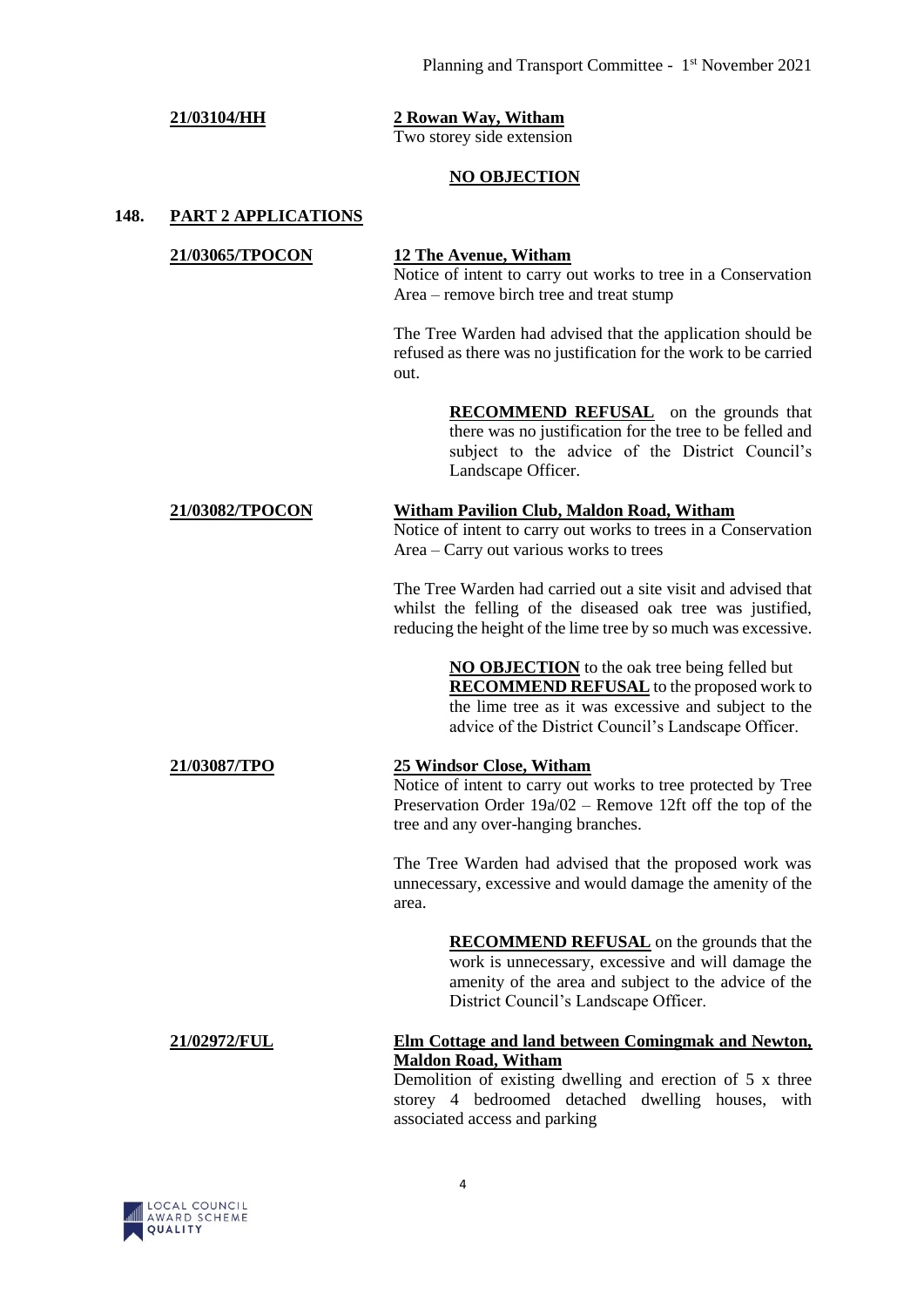Members considered that the three storey town houses would have an adverse impact on the street scene and the modern style would be unsympathetic to the neighbouring dwellings.

> **RECOMMEND REFUSAL** on the grounds of adverse impact on the street scene and out of keeping with neighbouring dwellings contrary to RLP10 and LPP28 of the emerging Local Plan.

#### **21/03089/HH 39 Chipping Hill, Witham** Alterations to front dormer and introduction of additional

pitched roof dormer

Councillor M. Lager had declared an interest.

Members considered that the proposal would be an enhancement to the front elevation.

> **NO OBJECTION** subject to advice from the Historic Buildings Officer in relation to materials.

## **21/03134/HH 4 Seaborn Drive, Witham**

Conversion of loft with erection of dormer roof extensions to front and rear roof slopes

Members noted the imposing nature of the rear dormer but recognised that this would not be visible from the street.

> **NO OBJECTION** subject to compliance with any covenants.

### **CC/BTE/87/21/LB Witham Library, 18 Newland Street, Witham** Repair and refurbishment of existing windows and doors

**NO OBJECTION** subject to the advice of the Historic Buildings Officer.

### **21/03030/FUL 16 -18 Freebournes Road, Witham** Change of Use from Class B2 (General Industry) to a flexible Class B2 (General Industry) and Class B8 (Storage and Distribution) Use

# **NO OBJECTION**

# **21/03147/FUL 5 Wheaton Road, Witham**

Partial demolition of existing two storey workshop bay incorporating ground and first floor admin and office suites and erection of two storey side extension to create new office and administrative support areas. Removal of single storey later addition to existing workshop and service bay building. Associated landscaping reinstatement and operation development